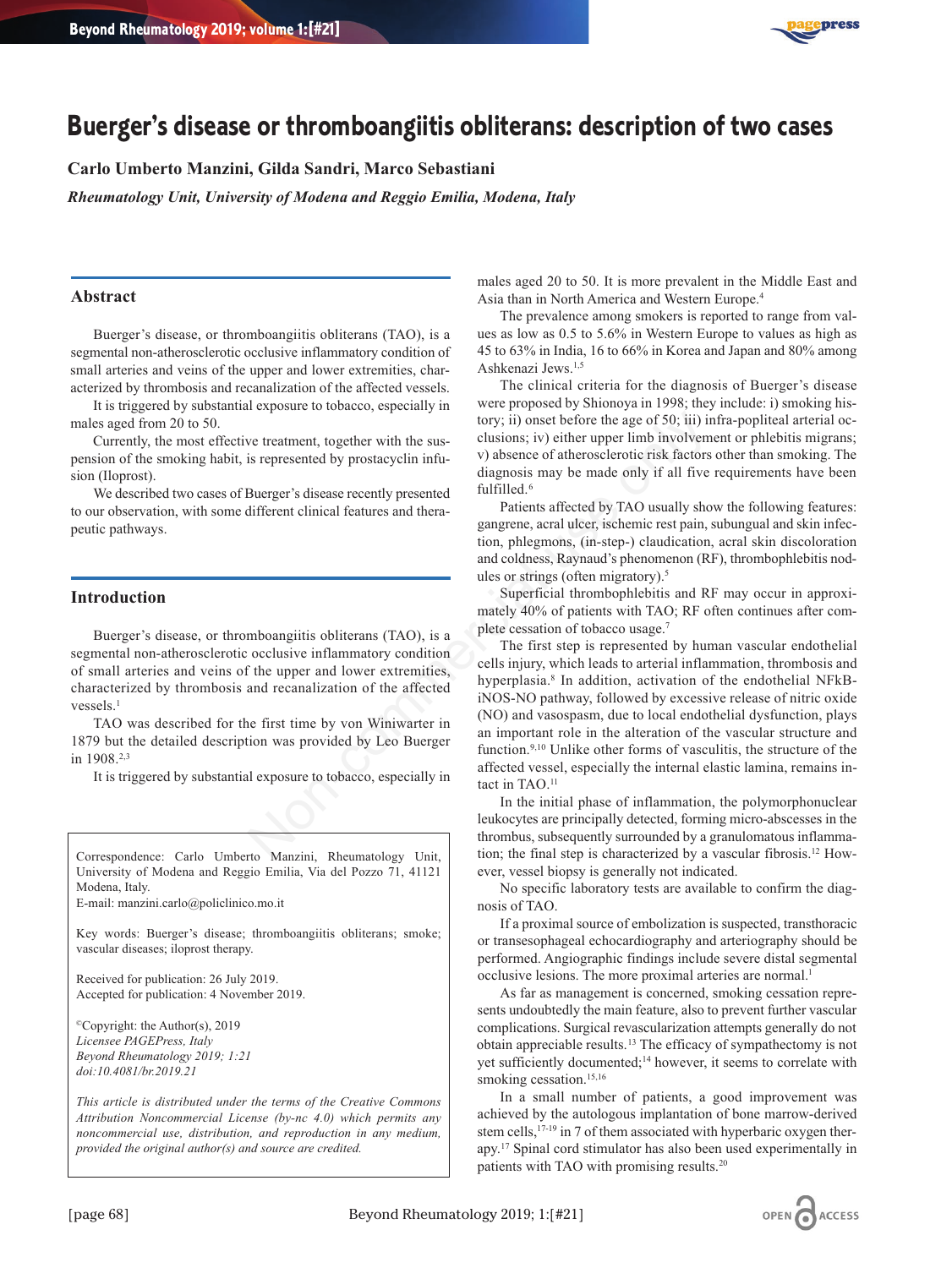

Currently, the most effective treatment, together with the suspension of the smoking habit, is represented by prostacyclin infusion (Iloprost), $21$  which proves to be more effective than lumbar sympathectomy.<sup>22</sup>

# **Case Reports**

We describe two cases of patients affected by Buerger's disease, recently presented to our observation.

#### **Case 1**

Male patient, 33 years old, heavy smoker (20 cigarettes a day for 15 years), in March 2018 developed a clinical picture characterized by persistent itchy hands and RF. Biohumoral exams were all negative. Among the respiratory function tests, to be reported was a slight DLCO reduction; chest HRCT did not show significant alterations. Capillaroscopy highlighted a nonspecific microangiopathic pattern.

After a period of relatively good conditions, in December an acral cutaneous ulcer of the third finger of the right hand appeared. The patient underwent repeated medications of the ulcer with the advice to abolish the smoking habit.

For the persistence of the clinical picture, the patient was ad-

mitted to the Rheumatology Unit, where he was subjected to continuous infusion therapy with Iloprost (1 veal in 500 cc physiological solution, 15 cc/h for 7 days) and daily ulcer medications; he was also subjected to angiography of the right upper limb.

Radiological images highlighted: i) normal gauge and vascular opacification of the subclavian-humeral axis; ii) effective opacification of the humeral artery up to the forearm trifurcation; iii) the radial artery has a slender gauge at the origin, then it decreased up to occlusion at the distal third of forearm; iv) effective opacification of the interosseous artery up to the distal third; v) effective opacification of the humeral artery up to the distal third; vi) non-opacification of the palmar arch, which presented thin collateral circles from the ulnar and distal interosseous artery to the metacarpal branches of IV and V ray, with more slender gauge at I and II ray (Figure 1).

The cutaneous picture progressively improved, with clear demarcation of the ischemic-ulcerative lesion, in absence of pain and functional limitation of the fingers.

## **Case 2**

Female patient, 40 years old, at the beginning of January 2019, began to complain about lower extremity pain. After a few days, she showed ischemic lesion on the left toe and initial ischemic signs on the other ipsilateral fingers (Figure 2).

For this reason, the patient underwent angio-TC of lower limbs, which highlighted: *stenosis/occlusion of the tibial arteries bilaterally (in particular in the upper middle third the anterior tibial and in the lower third the posterior tibial) with the appearance of collateral circles, as a chronic picture* (Figure 3).

Angiography of the left lower limb showed: *anterior and posterior tibial arteries occluded at the origin; thin interosseous artery until malleolar level; low circulation of the foot*.



**Figure 1. Angiography of the upper right limb: non-opacification of the palmar arch, which presents thin collateral circles from the ulnar and distal interosseous artery to the metacarpal branches of IV and V ray, with more slender gauge at I and II ray.**



**Figure 2. Ischemic lesion on the left toe of the female patient.**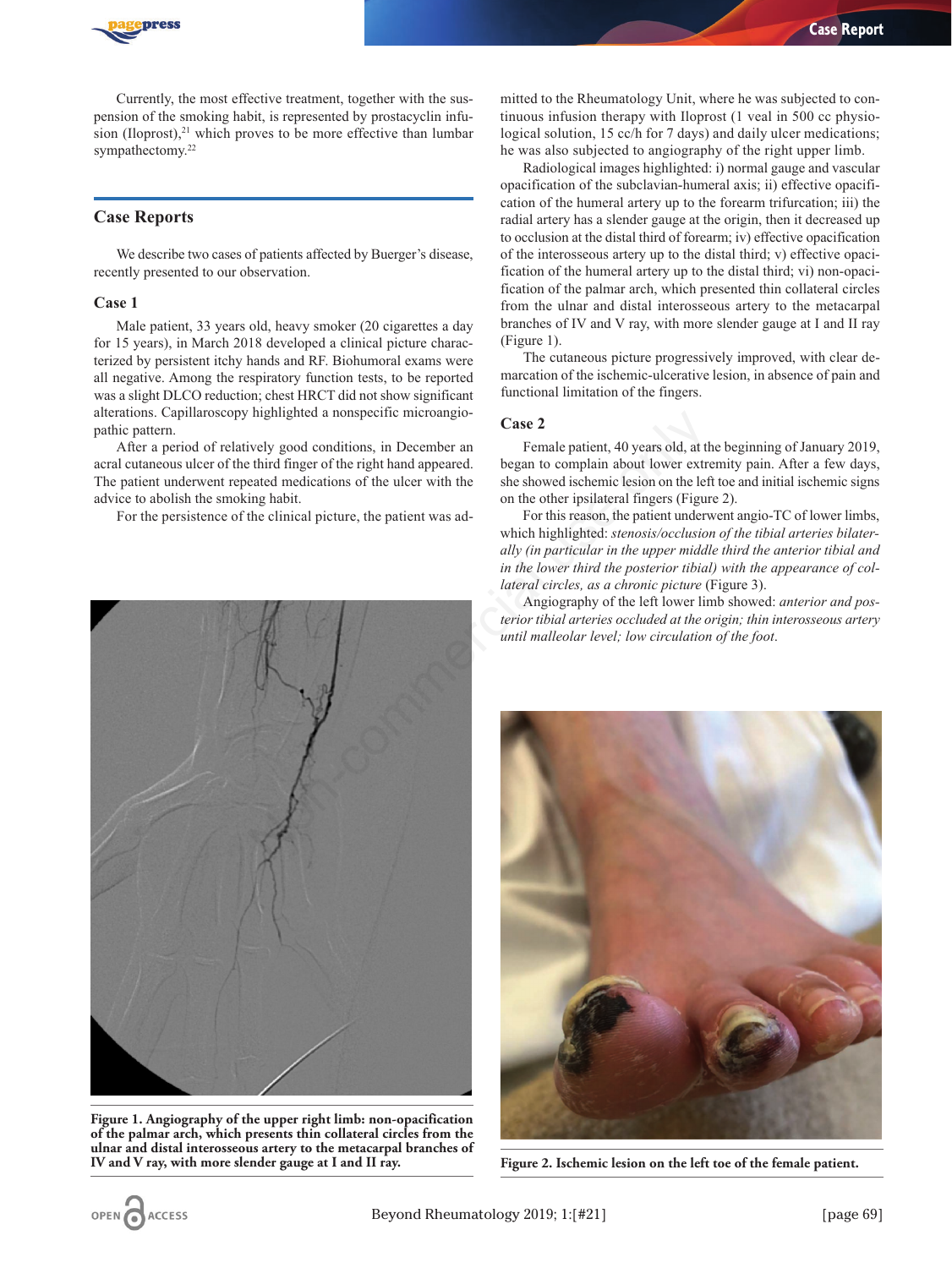

At our surgery, she underwent capillaroscopy, which excluded major alterations but highlighted the presence of diffuse microhemorrhages as a picture of chronic ischemic suffering.

The autoimmunity tests were negative. Radiological exams, aimed at evaluating possible vasculitis or neoplastic conditions, were also negative.

Due to the impossibility of performing a revascularization intervention, a left lumbar sympathetic gangliectomy was attempted, with subsequent reduction of pain and improvement of perfusion conditions.

The patient was then hospitalized and treated with continuous infusive prostanoids (iloprost), for seven days and daily medications of the digital ulcers. The patient was strongly invited to stop smoking habit.

A clear improvement of the lesions was achieved; the necrotizing manifestations have progressively reached a good marginalization, especially the second finger.



**Figure 3. A and B) Angio-TC of lower limbs: stenosis/occlusion of the tibial arteries bilaterally (in particular in the upper middle third the anterior tibial and in the lower third the posterior tibial) with the appearance of collateral circles, as a chronic picture.**

## **Discussion and Conclusions**

The cases described respond to the clinical characteristics of TAO, complicated by digital ulcerative lesions. Additional items of interest are represented, in the first patient, by Raynaud's phenomenon, which was present with capillaroscopic features of nonspecific microangiopathy; in the second, among the therapeutic attempts, by a lumbar sympathetic gangliectomy, followed by a temporary improvement.

In both cases, the treatment with continuous intravenous infusion with Iloprost and the frequent medications of the ulcerative lesions have proven to be very effective for obtaining a valid and persistent result.

## **References**

- 1. Perttu ET Arkkila PE. Thromboangiitis obliterans (Buerger's disease). Orphanet J Rare Dis 2006;1:14.
- 2. von Winiwarter F. Ueber eine eigenthümliche Form von Endarteriitis und Endophlebitis mit Gangrän des Fusses. Arch Klin Chir 1879;23.
- 3. Buerger L. Landmark publication from the American Journal of the Medical Sciences, 'Thrombo-angiitis obliterans: a study of the vascular lesions leading to presenile spontaneous gangrene'. 1908. Am J Med Sci 2009;337:274-84.
- 4. Del Conde I, Peña C. Buerger's disease (thromboangiitis obliterans). Tech Vasc Intervent Rad 2014;17:234-40.
- 5. Klein-Weigel P, Richter JG. Thromboangiitis obliterans (Buerger's disease). Vasa 2014;43:337-50.
- 6. Shionoya S. Diagnostic criteria of Buerger's disease. Int J Cardiol 1998;66:S243-5.
- 7. Olin JW, Young JR, Graor RA, et al. The changing clinical spectrum of thromboangiitis obliterans (Buerger's disease). Circulation 1990;82:IV3-8.
- 8. Hingorani AD, Cross J, Kharbanda RK, et al. Acute systemic inflammation impairs endothelium-dependent dilatation in humans. Circulation 2000;102:994-9.
- 9. Azizi M, Boutouyrie P, Bura-Riviere A, et al. Thromboangiitis obliterans and endothelial function. Eur J Clin Invest 2010;40:518-26.
- 10. He J, C M, Liu X Y, Wang YP, Liu LB. [Effects of Oxidative Stress on NF-κB, iNOS and NO in Endothelial Cells]. J Fujian Med Univ 2010;44:186-9.
- 11. Piazza G, Creager M. Thromboangiitis obliterans. Circulation 2010;121:1858-61.
- 12. Fazeli B, Rezaee S. A review on thromboangiitis obliterans pathophysiology: thrombosis and angiitis, which is to blame? Vascular 2011;19:141-53.
- 13. Dargon P, Landry G. Buerger's disease. Ann Vasc Surg 2012;26:871-80.
- 14. Liew N, Lee L, Hanipah N, et al. Pathogenesis and management of Buerger's disease. Int J Low Extrem Wounds 2015;14:231-5.
- 15. Paraskevas K, Liapis C, Briana D, Mikhailidis D. Thromboangiitis obliterans (Buergers disease): searching for a therapeutic strategy. Angiology 2007;58:75-84.
- 16. Roncon-Albuquerque R, Serrao P, Vale-Pereira R, et al. Plasma catecholamines in Buerger's disease: effects of cigarette smoking and surgical sympathectomy. Eur J Vasc Endovasc Surg 2002;24:338-43.